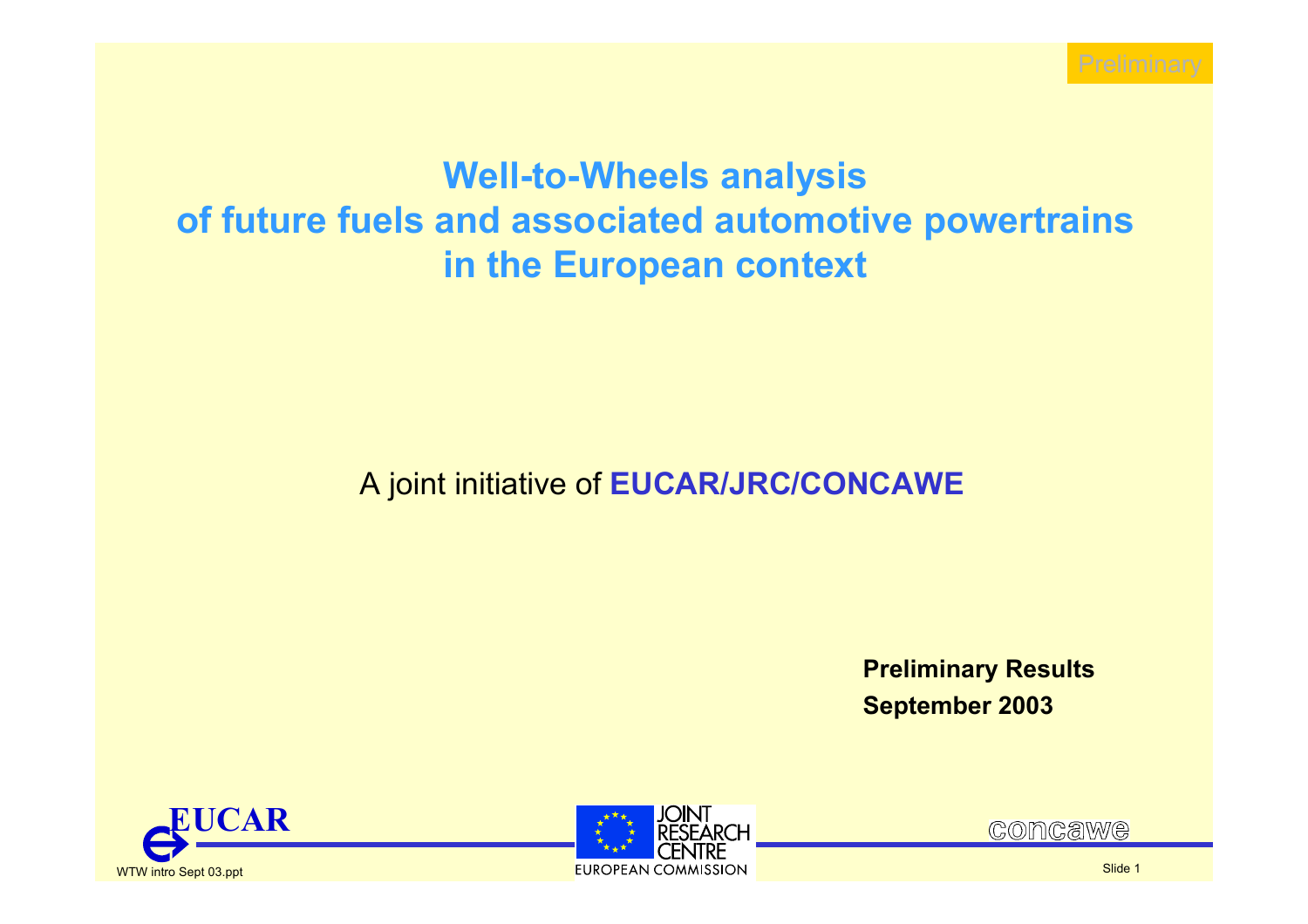

# **Well-to-Wheels analysis of future fuels and associated automotive powertrains in the European context**

#### ¾ Objectives

- □ Establish, in a transparent and objective manner, a consensual Well-to-Wheels (WtW) energy and GHG emissions assessment of a wide range of the near and longer term automotive powertrains and associated fuels relevant to Europe.
- Estimate the capital and operating costs associated to the plants, systems and vehicles required for each pathway.
- $\Box$  Have the outcome accepted as a reference by the European Commission as a common discussion basis.





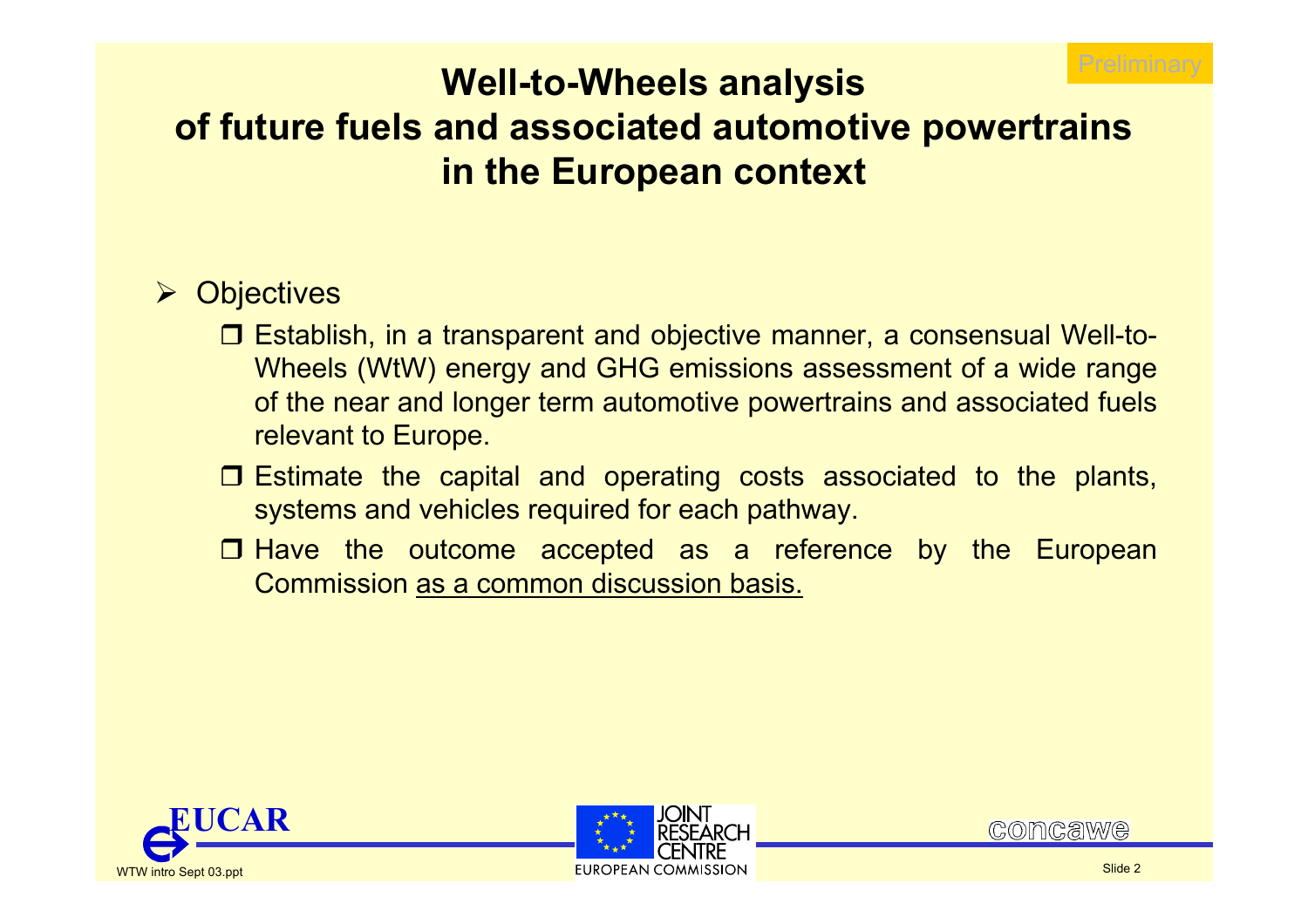

## **Structure of WTW Study**

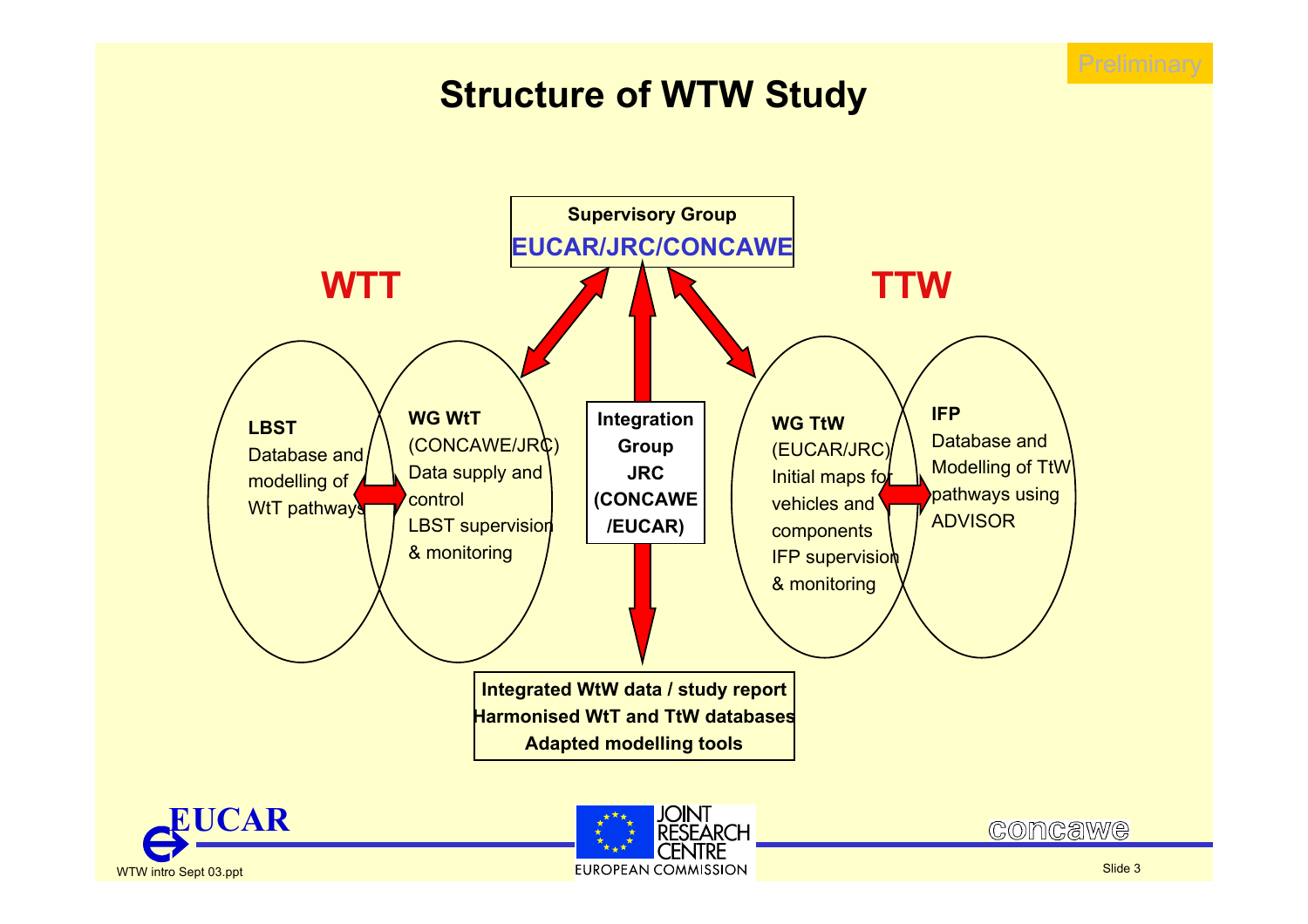

# **What the Study Will Contribute**

### ¾ Evaluation of future options needs balanced consideration of:

### ¾ 1. WTW Energy and GHG balances

- Pathways expanded to include comparisons eg non-road applications
- □ Focus on marginal approach
- $\Box$ TTW: Transparent approach using Advisor model
- WTT: Build on strong GM:LBST database, refine data
- $\Box$ Biofuels: More structured approach with expertise of JRC

#### $\triangleright$  2. Costs

Estimates of 'industrial' costs - investment + operating cost

### $\triangleright$  3. Availability

- $\Box$  Important mainly for biomass, renewables
- $\Box$ Reconcile conflicting estimates





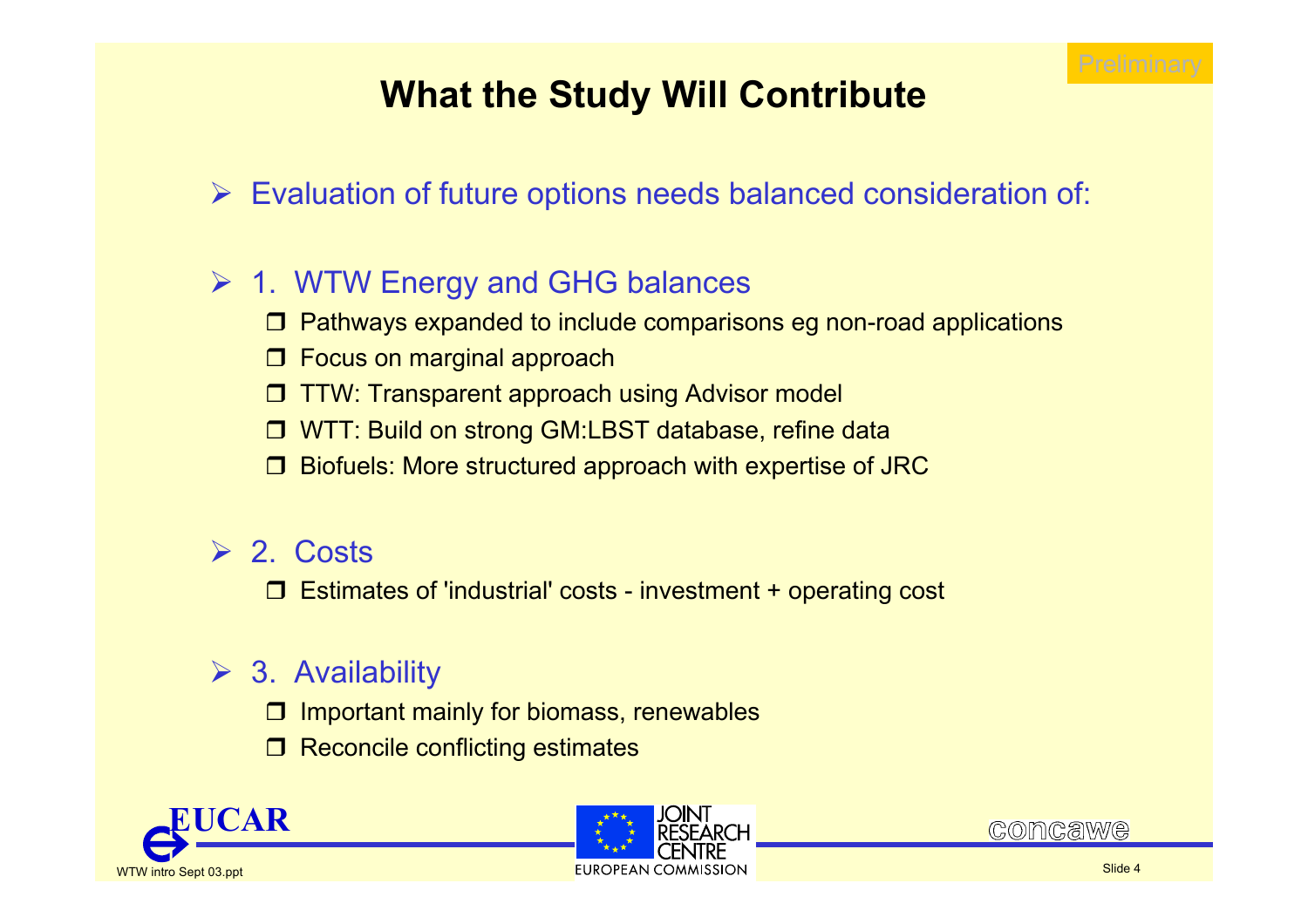

# **Boundaries of the European WTW Study**

- **► Considers scenarios for 2010+ time frame**
- **≻ European average approach** □ A virtual passenger car, based on a VW Golf
- $\triangleright$  Marginal calculation
	- □ eg additional natural gas needed in 2010+ will come from imports
	- $\Box$  eg impact of reduced diesel/gasoline production modelled